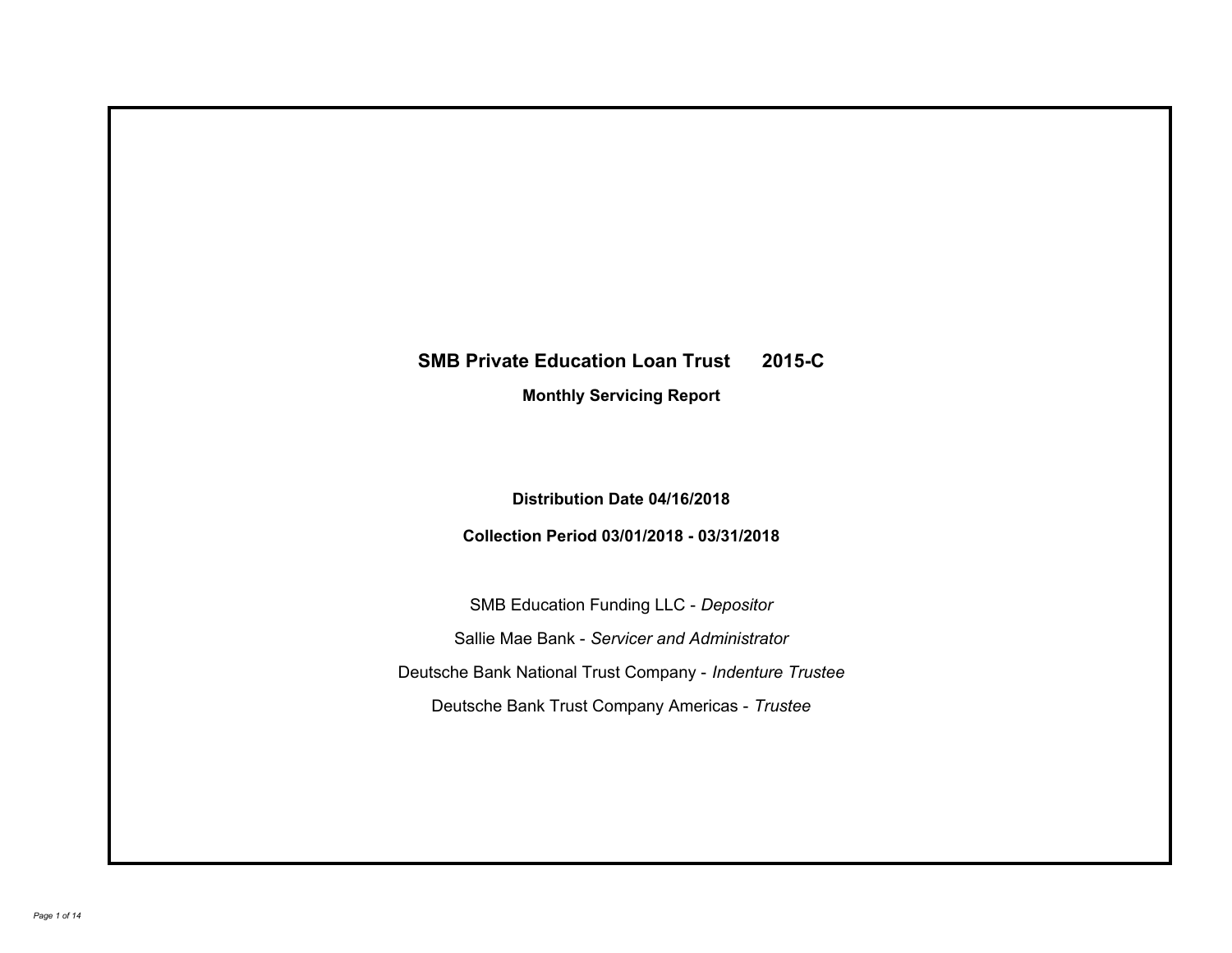| ь. | Deal Parameters |  |
|----|-----------------|--|
|    |                 |  |

A

| <b>Student Loan Portfolio Characteristics</b>                                         | <b>Settlement Date</b><br>10/27/2015 | 02/28/2018                        | 03/31/2018                        |
|---------------------------------------------------------------------------------------|--------------------------------------|-----------------------------------|-----------------------------------|
| <b>Principal Balance</b><br>Interest to be Capitalized Balance                        | \$693,787,197.00<br>55,852,621.68    | \$521,052,477.61<br>25,649,448.90 | \$511,470,510.90<br>24,826,896.62 |
| Pool Balance                                                                          | \$749,639,818.68                     | \$546,701,926.51                  | \$536,297,407.52                  |
| Weighted Average Coupon (WAC)<br>WAC1 (Contractual Interest Rate on the Loan)         | 8.28%                                | 9.03%                             | 9.19%                             |
| WAC2 (Average of Applicable Interest Rate)                                            | 8.28%                                | 9.00%                             | 9.15%                             |
| WAC3 (Average of Actual Interest Rate)                                                | 8.22%                                | 8.92%                             | 9.08%                             |
| Weighted Average Remaining Term                                                       | 127.00                               | 120.96                            | 121.29                            |
| Number of Loans                                                                       | 65,154                               | 48,699                            | 47,868                            |
| Number of Borrowers<br>Pool Factor<br>Since Issued Total Constant Prepayment Rate (1) | 45,614                               | 34,653<br>0.729286136<br>9.47%    | 34,078<br>0.715406778<br>9.62%    |

| <b>Debt Securities</b> | <b>Cusip/Isin</b> | 03/15/2018       | 04/16/2018       |
|------------------------|-------------------|------------------|------------------|
| A <sub>2</sub> A       | 78448RAB2         | \$160,267,456.52 | \$155,356,659.12 |
| A2B                    | 78448RAC0         | \$77,423,892.04  | \$75,051,526.14  |
| A <sub>3</sub>         | 78448RAD8         | \$75,000,000.00  | \$75,000,000.00  |
|                        | 78448RAE6         | \$70,000,000.00  | \$70,000,000.00  |
|                        | 78448RAF3         | \$50,000,000.00  | \$50,000,000.00  |

| $\sim$<br>◡ | <b>Certificates</b> | Cusip/Isin | 03/15/2018   | 04/16/2018   |
|-------------|---------------------|------------|--------------|--------------|
|             | Residual            | 78448R106  | \$100,000.00 | \$100,000.00 |

| D | <b>Account Balances</b>  | 03/15/2018     | 04/16/2018     |
|---|--------------------------|----------------|----------------|
|   | Reserve Account Balance  | \$1,884,455.00 | \$1,884,455.00 |
|   |                          |                |                |
| - | <b>Asset / Liability</b> | 03/15/2018     | 04/16/2018     |
|   | $\sim$                   | -------        | .              |

| Overcollateralization Percentage       | 20.85%           | 20.68%           |
|----------------------------------------|------------------|------------------|
| Specified Overcollateralization Amount | \$164,010,577.95 | \$160.889.222.26 |
| Actual Overcollateralization Amount    | \$114,010,577.95 | \$110.889.222.26 |

(1) For additional information, see 'Since Issued CPR Methodology' found on page 11 of this report.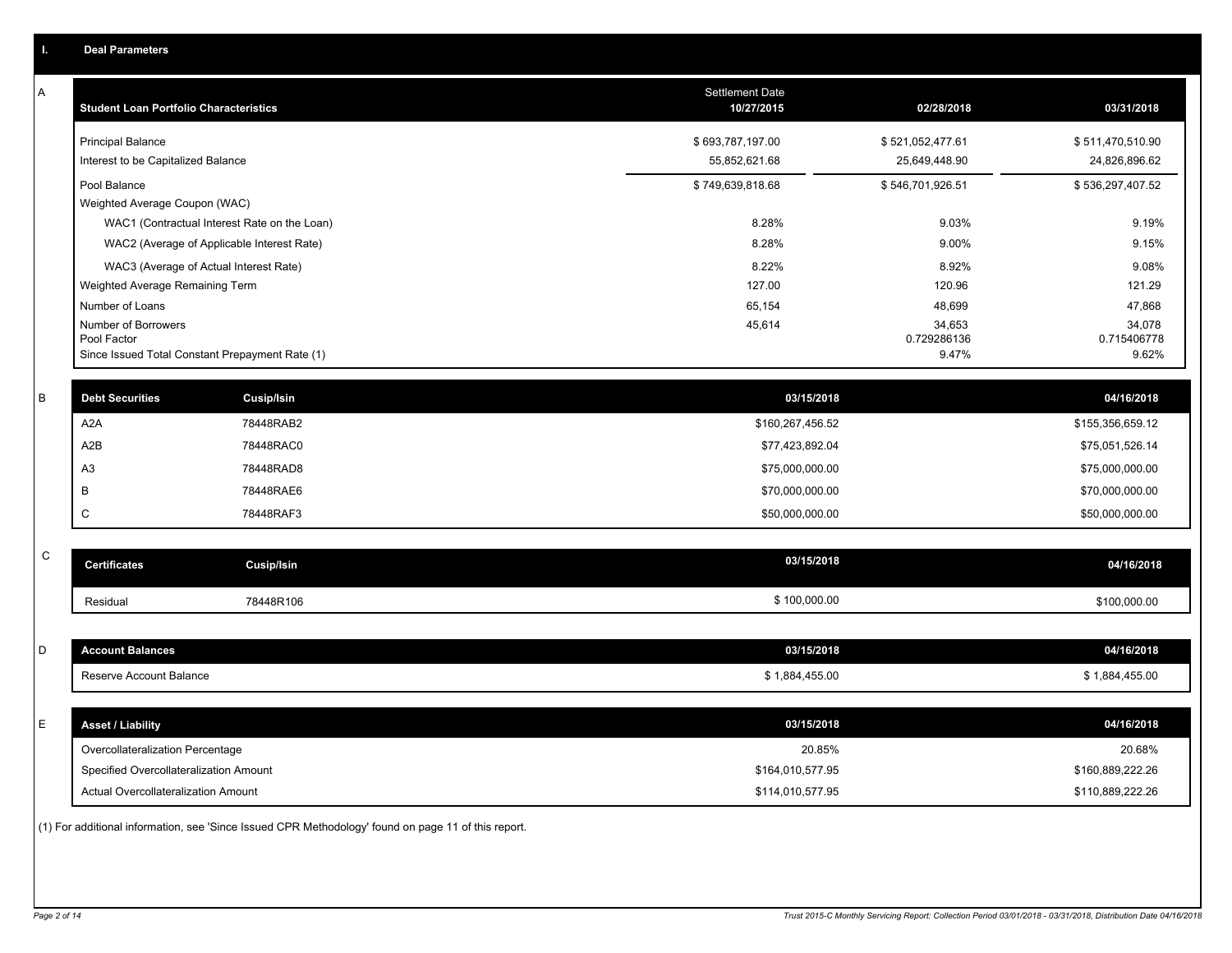| Ш. | 2015-C Trust Activity 03/01/2018 through 03/31/2018              |                 |
|----|------------------------------------------------------------------|-----------------|
| A  | <b>Student Loan Principal Receipts</b>                           |                 |
|    | <b>Borrower Principal</b>                                        | 10,762,969.86   |
|    | <b>Consolidation Activity Principal</b>                          | 0.00            |
|    | Seller Principal Reimbursement                                   | (639.21)        |
|    | Servicer Principal Reimbursement                                 | 0.00            |
|    | Delinquent Principal Purchases by Servicer                       | 0.00            |
|    | <b>Other Principal Deposits</b>                                  | 10,000.00       |
|    | <b>Total Principal Receipts</b>                                  | \$10,772,330.65 |
| в  | <b>Student Loan Interest Receipts</b>                            |                 |
|    | <b>Borrower Interest</b>                                         | 2,722,791.09    |
|    | <b>Consolidation Activity Interest</b>                           | 0.00            |
|    | Seller Interest Reimbursement                                    | (62.89)         |
|    | Servicer Interest Reimbursement                                  | 0.00            |
|    | Delinquent Interest Purchases by Servicer                        | 0.00            |
|    | <b>Other Interest Deposits</b>                                   | 3,193.57        |
|    | <b>Total Interest Receipts</b>                                   | \$2,725,921.77  |
| С  | <b>Recoveries on Realized Losses</b>                             | \$57,869.06     |
| D  | <b>Investment Income</b>                                         | \$16,233.59     |
| Ε  | <b>Funds Borrowed from Next Collection Period</b>                | \$0.00          |
| F  | <b>Funds Repaid from Prior Collection Period</b>                 | \$0.00          |
| G  | Loan Sale or Purchase Proceeds                                   | \$0.00          |
| н  | Initial Deposits to Distribution Account                         | \$0.00          |
|    | <b>Excess Transferred from Other Accounts</b>                    | \$0.00          |
| J  | <b>Borrower Benefit Reimbursements</b>                           | \$0.00          |
| Κ  | <b>Other Deposits</b>                                            | \$0.00          |
| L  | <b>Other Fees Collected</b>                                      | \$0.00          |
| М  | <b>AVAILABLE FUNDS</b>                                           | \$13,572,355.07 |
| N  | Non-Cash Principal Activity During Collection Period             | \$1,117,491.59  |
| O  | Aggregate Purchased Amounts by the Depositor, Servicer or Seller | \$13,193.57     |
| P  | Aggregate Loan Substitutions                                     | \$0.00          |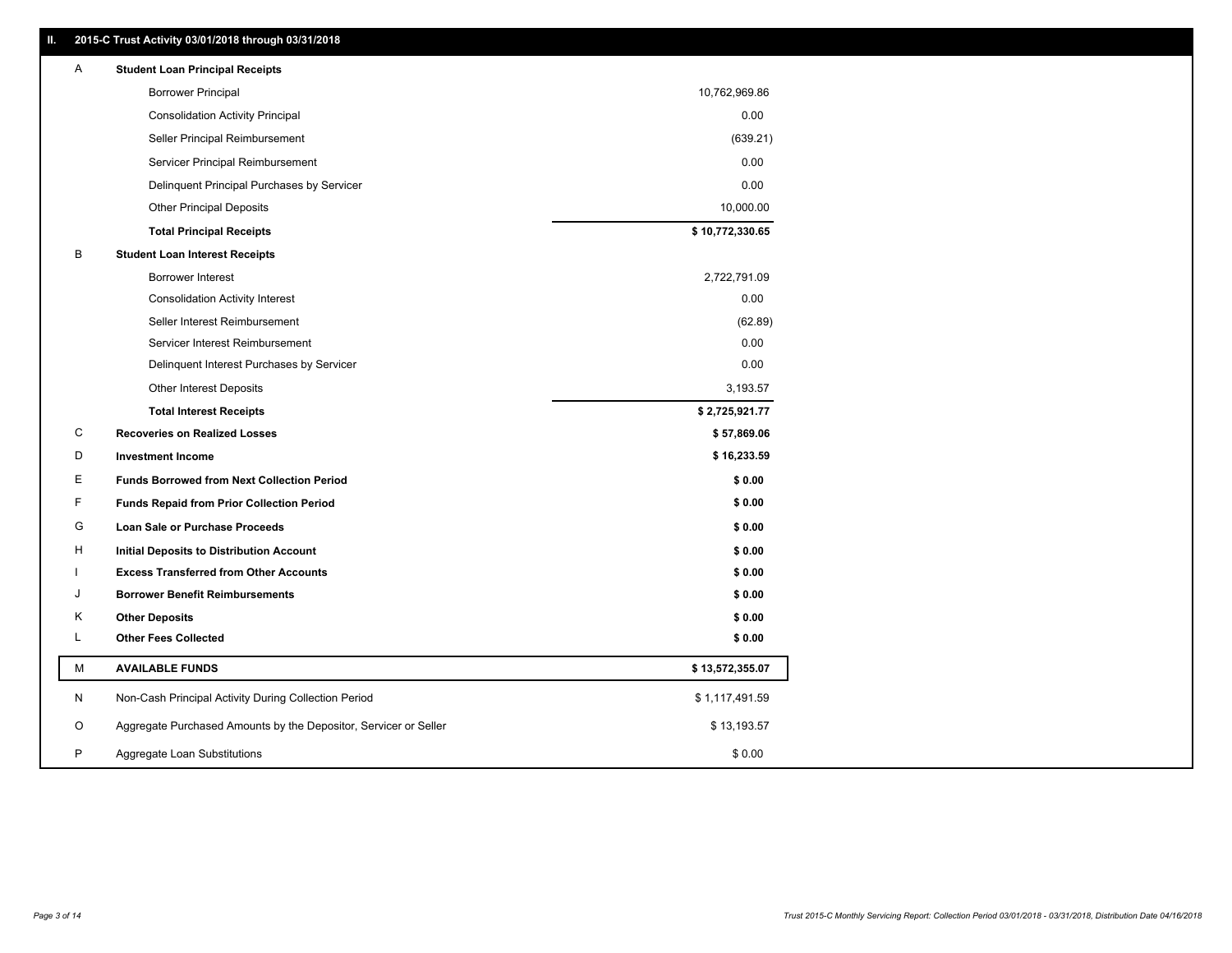### **03/31/2018 02/28/2018 Wtd Avg Coupon # Loans Principal and Interest Accrued to Capitalize % of Principal % of Loans in Repay (1) Wtd Avg Coupon # Loans Principal and Interest Accrued to Capitalize % of Principal % of Loans in Repay (1)**  INTERIM: IN SCHOOL 10.17% 2,864 \$41,272,344.41 7.696% - % 9.99% 2,885 \$41,179,352.02 7.532% - % GRACE 10.23% 943 \$12,314,032.39 2.296% - % 10.05% 1,135 \$15,274,005.95 2.794% - % DEFERMENT 10.15% 2,893 \$35,569,199.90 6.632% - % 9.94% 2,897 \$35,199,665.69 6.439% - % REPAYMENT: CURRENT 8.83% 38,628 \$410,350,597.62 76.515% 91.772% 8.67% 38,974 \$414,371,955.15 75.795% 91.061% 31-60 DAYS DELINQUENT 9.41% 676 \$9,069,578.65 1.691% 2.028% 9.10% 756 \$10,255,259.95 1.876% 2.254% 61-90 DAYS DELINQUENT 8.74% 309 \$4,687,036.23 0.874% 1.048% 9.17% 417 \$5,609,854.50 1.026% 1.233% > 90 DAYS DELINQUENT 9.79% 186 \$2,506,900.52 0.467% 0.561% 9.73% 157 \$2,112,737.36 0.386% 0.464% FORBEARANCE 9.06% 1,369 \$20,527,717.80 3.828% 4.591% 8.94% 1,478 \$22,699,095.89 4.152% 4.988% **TOTAL 47,868 \$536,297,407.52 100.00% 100.00% 48,699 \$546,701,926.51 100.00% 100.00% Loans by Repayment Status** Percentages may not total 100% due to rounding \*

Loans classified in "Repayment" include any loan for which interim interest only, \$25 fixed payments or full principal and interest payments are due. 1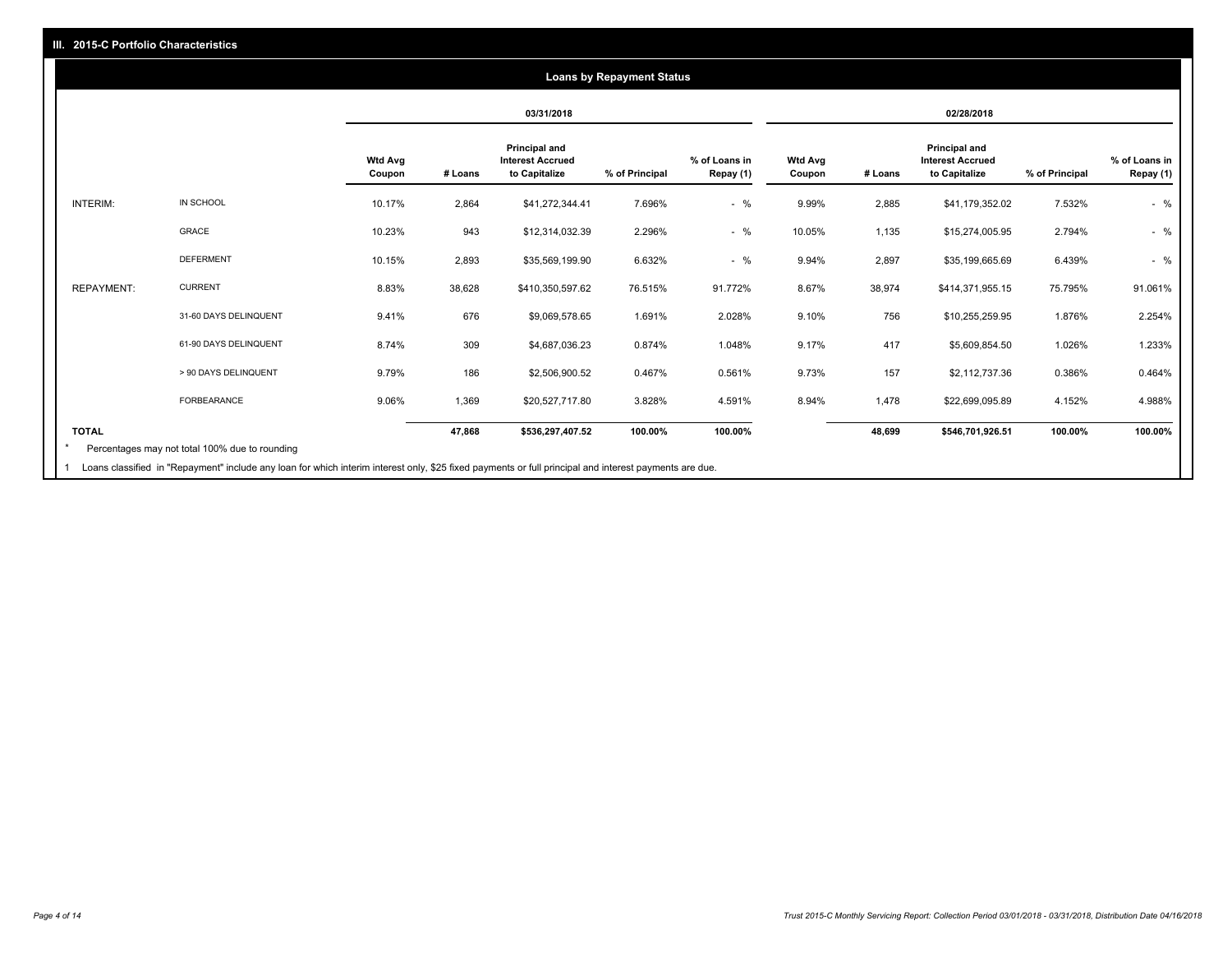|                 |                       |                          |         | 03/31/2018                                                       |                |                                |                          |         | 02/28/2018                                                |                |                                |
|-----------------|-----------------------|--------------------------|---------|------------------------------------------------------------------|----------------|--------------------------------|--------------------------|---------|-----------------------------------------------------------|----------------|--------------------------------|
|                 |                       | <b>Wtd Avg</b><br>Coupon | # Loans | <b>Principal and</b><br><b>Interest Accrued</b><br>to Capitalize | % of Principal | % of Loans in<br>P&I Repay (2) | <b>Wtd Avg</b><br>Coupon | # Loans | Principal and<br><b>Interest Accrued</b><br>to Capitalize | % of Principal | % of Loans in<br>P&I Repay (2) |
| <b>INTERIM:</b> | IN SCHOOL             | 9.89%                    | 5,383   | \$77,075,247.95                                                  | 14.372%        | $-$ %                          | 9.71%                    | 5,428   | \$77,106,931.71                                           | 14.104%        | $-$ %                          |
|                 | GRACE                 | 9.92%                    | 1,688   | \$22,411,914.98                                                  | 4.179%         | $-$ %                          | 9.70%                    | 2,071   | \$28,406,381.02                                           | 5.196%         | $-$ %                          |
|                 | <b>DEFERMENT</b>      | 9.78%                    | 5,337   | \$63,170,770.37                                                  | 11.779%        | $-$ %                          | 9.56%                    | 5,337   | \$62,764,286.45                                           | 11.481%        | $-$ %                          |
| P&I REPAYMENT:  | <b>CURRENT</b>        | 8.69%                    | 32,956  | \$337,253,976.85                                                 | 62.886%        | 90.262%                        | 8.54%                    | 33,105  | \$338,296,534.59                                          | 61.880%        | 89.396%                        |
|                 | 31-60 DAYS DELINQUENT | 9.39%                    | 649     | \$8,739,157.34                                                   | 1.630%         | 2.339%                         | 9.06%                    | 725     | \$9,855,874.16                                            | 1.803%         | 2.604%                         |
|                 | 61-90 DAYS DELINQUENT | 8.72%                    | 303     | \$4,633,290.27                                                   | 0.864%         | 1.240%                         | 9.15%                    | 409     | \$5,508,805.07                                            | 1.008%         | 1.456%                         |
|                 | > 90 DAYS DELINQUENT  | 9.78%                    | 182     | \$2,482,463.44                                                   | 0.463%         | 0.664%                         | 9.72%                    | 146     | \$2,064,017.62                                            | 0.378%         | 0.545%                         |
|                 | FORBEARANCE           | 9.06%                    | 1,370   | \$20,530,586.32                                                  | 3.828%         | 5.495%                         | 8.94%                    | 1.478   | \$22,699,095.89                                           | 4.152%         | 5.998%                         |
| <b>TOTAL</b>    |                       |                          | 47,868  | \$536,297,407.52                                                 | 100.00%        | 100.00%                        |                          | 48,699  | \$546,701,926.51                                          | 100.00%        | 100.00%                        |

WAC reflects WAC3 To conform with company standard reporting these sections now include Princial and Interest Accrued to Capitalize.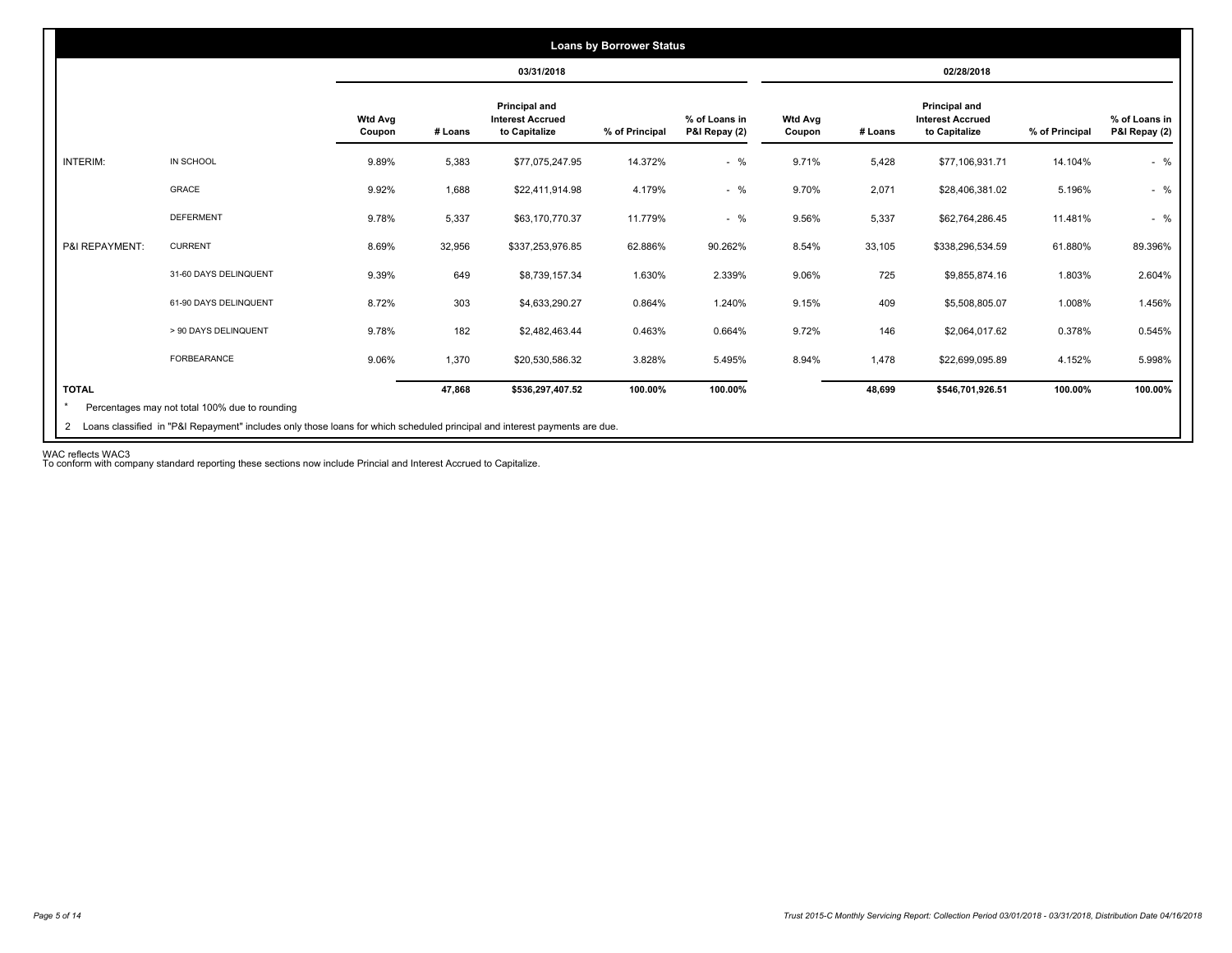|                                                                                                  | 3/31/2018        | 2/28/2018        |
|--------------------------------------------------------------------------------------------------|------------------|------------------|
| Pool Balance                                                                                     | \$536,297,407.52 | \$546,701,926.51 |
| Total # Loans                                                                                    | 47,868           | 48,699           |
| Total # Borrowers                                                                                | 34,078           | 34,653           |
| Weighted Average Coupon                                                                          | 9.15%            | 9.00%            |
| Weighted Average Remaining Term                                                                  | 121.29           | 120.96           |
| Percent of Pool - Cosigned                                                                       | 93.1%            | 93.1%            |
| Percent of Pool - Non Cosigned                                                                   | 6.9%             | 7.0%             |
| Borrower Interest Accrued for Period                                                             | \$3,887,505.59   | \$3,566,635.30   |
| <b>Outstanding Borrower Interest Accrued</b>                                                     | \$27,998,772.93  | \$28,818,504.30  |
| Gross Principal Realized Loss - Periodic *                                                       | \$813,365.83     | \$349,251.74     |
| Gross Principal Realized Loss - Cumulative *                                                     | \$15,349,707.05  | \$14,536,341.22  |
| Recoveries on Realized Losses - Periodic                                                         | \$57,869.06      | \$84,371.85      |
| Recoveries on Realized Losses - Cumulative                                                       | \$1,953,389.52   | \$1,895,520.46   |
| Net Losses - Periodic                                                                            | \$755,496.77     | \$264,879.89     |
| Net Losses - Cumulative                                                                          | \$13,396,317.53  | \$12,640,820.76  |
| Non-Cash Principal Activity - Capitalized Interest                                               | \$1,930,039.38   | \$1,770,492.86   |
| Since Issued Total Constant Prepayment Rate (CPR) (1)                                            | 9.62%            | 9.47%            |
| <b>Loan Substitutions</b>                                                                        | \$0.00           | \$0.00           |
| <b>Cumulative Loan Substitutions</b>                                                             | \$0.00           | \$0.00           |
| <b>Unpaid Servicing Fees</b>                                                                     | \$0.00           | \$0.00           |
| <b>Unpaid Administration Fees</b>                                                                | \$0.00           | \$0.00           |
| <b>Unpaid Carryover Servicing Fees</b>                                                           | \$0.00           | \$0.00           |
| Note Interest Shortfall                                                                          | \$0.00           | \$0.00           |
| Loans in Modification                                                                            | \$34,195,792.47  | \$32,438,938.79  |
| % of Loans in Modification as a % of Loans in Repayment (P&I)                                    | 9.68%            | 9.12%            |
|                                                                                                  |                  |                  |
| % Annualized Gross Principal Realized Loss - Periodic as a %<br>of Loans in Repayment (P&I) * 12 | 2.76%            | 1.18%            |
| % Gross Principal Realized Loss - Cumulative as a % of<br>Original Pool Balance                  | 2.05%            | 1.94%            |

\* In accordance with the Servicer's current policies and procedures, after September 1, 2017 loans subject to bankruptcy claims generally will not be reported as a charged-off unless and until they are delinquent for 120 d

(1) For additional information, see 'Since Issued CPR Methodology' found on page 11 of this report.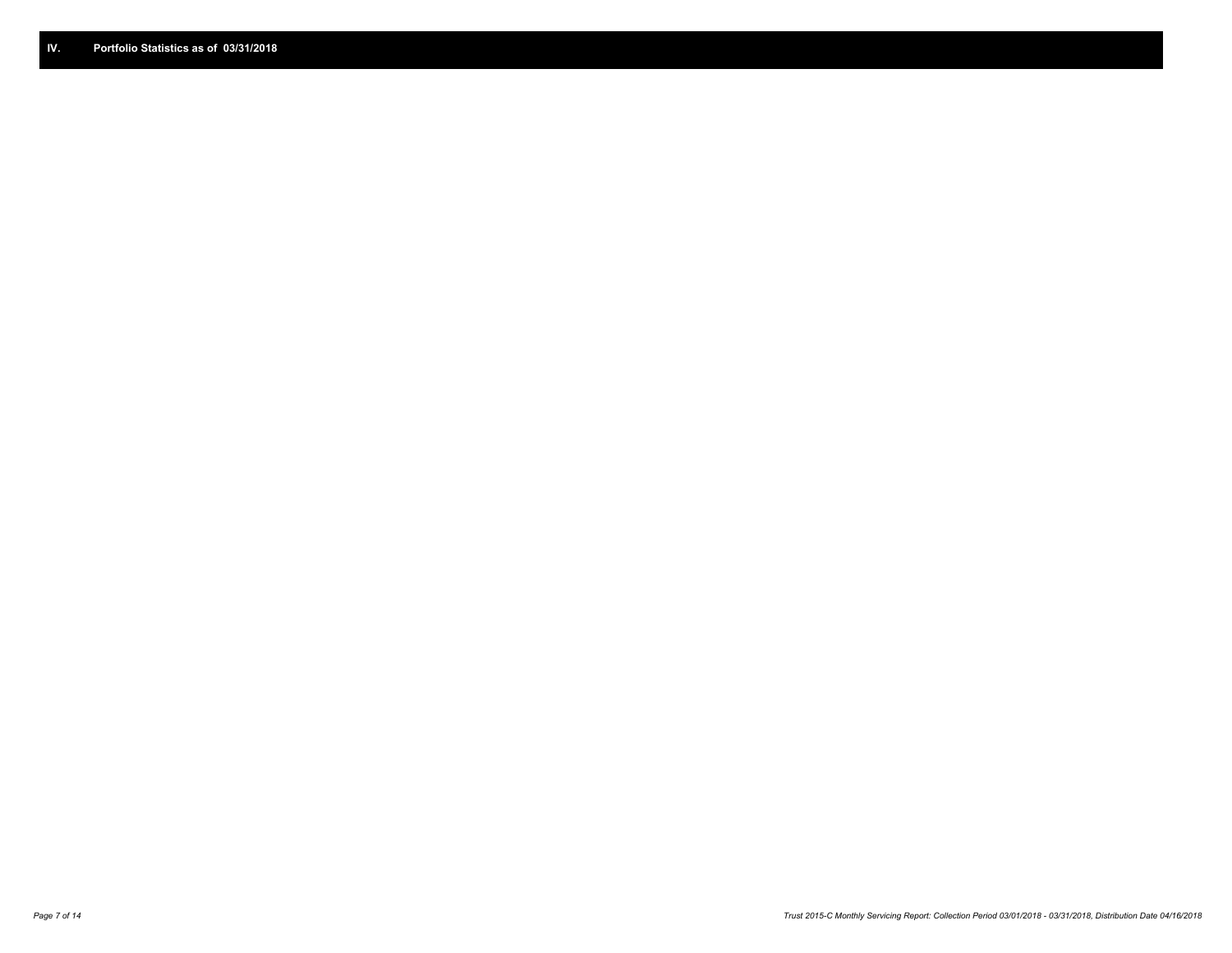| Loan Program                       |                                   |         |                  |          |
|------------------------------------|-----------------------------------|---------|------------------|----------|
|                                    | Weighted<br><b>Average Coupon</b> | # LOANS | <b>\$ AMOUNT</b> | $%$ *    |
| - Smart Option Interest-Only Loans | 8.37%                             | 10,650  | \$88,392,440.12  | 16.482%  |
| - Smart Option Fixed Pay Loans     | $9.05\%$                          | 12,664  | \$168,351,551.80 | 31.391%  |
| - Smart Option Deferred Loans      | 9.32%                             | 24,554  | \$279,553,415.60 | 52.127%  |
| - Other Loan Programs              | $0.00\%$                          | 0       | \$0.00           | 0.000%   |
| Total                              | 9.08%                             | 47,868  | \$536,297,407.52 | 100.000% |

\* Percentages may not total 100% due to rounding

B

C

A

| <b>Index Type</b>     |                                   |         |                  |          |
|-----------------------|-----------------------------------|---------|------------------|----------|
|                       | Weighted<br><b>Average Coupon</b> | # LOANS | <b>\$ AMOUNT</b> | $%$ *    |
| - Fixed Rate Loans    | 7.88%                             | 10,254  | \$133,856,836.20 | 24.959%  |
| - LIBOR Indexed Loans | 9.47%                             | 37,614  | \$402,440,571.32 | 75.041%  |
| - Other Index Rates   | $0.00\%$                          | 0       | \$0.00           | 0.000%   |
| <b>Total</b>          | 9.08%                             | 47,868  | \$536,297,407.52 | 100.000% |

\* Percentages may not total 100% due to rounding

# **Weighted Average Recent FICO**

| $0 - 639$            | 4,019  | \$44,335,709.48  | 8.267%    |
|----------------------|--------|------------------|-----------|
| 640 - 669            | 2,997  | \$33,480,787.48  | 6.243%    |
| 670 - 699            | 5,129  | \$57,458,225.74  | 10.714%   |
| 700 - 739            | 10,073 | \$112,641,077.30 | 21.003%   |
| $740 +$              | 25,643 | \$288,360,768.08 | 53.769%   |
| $N/A$ <sub>(1)</sub> |        | \$20,839.44      | $0.004\%$ |
| <b>Total</b>         | 47,868 | \$536,297,407.52 | 100.000%  |

#### WAC reflects WAC3

To conform with company standard reporting these sections now include Princial and Interest Accrued to Capitalize.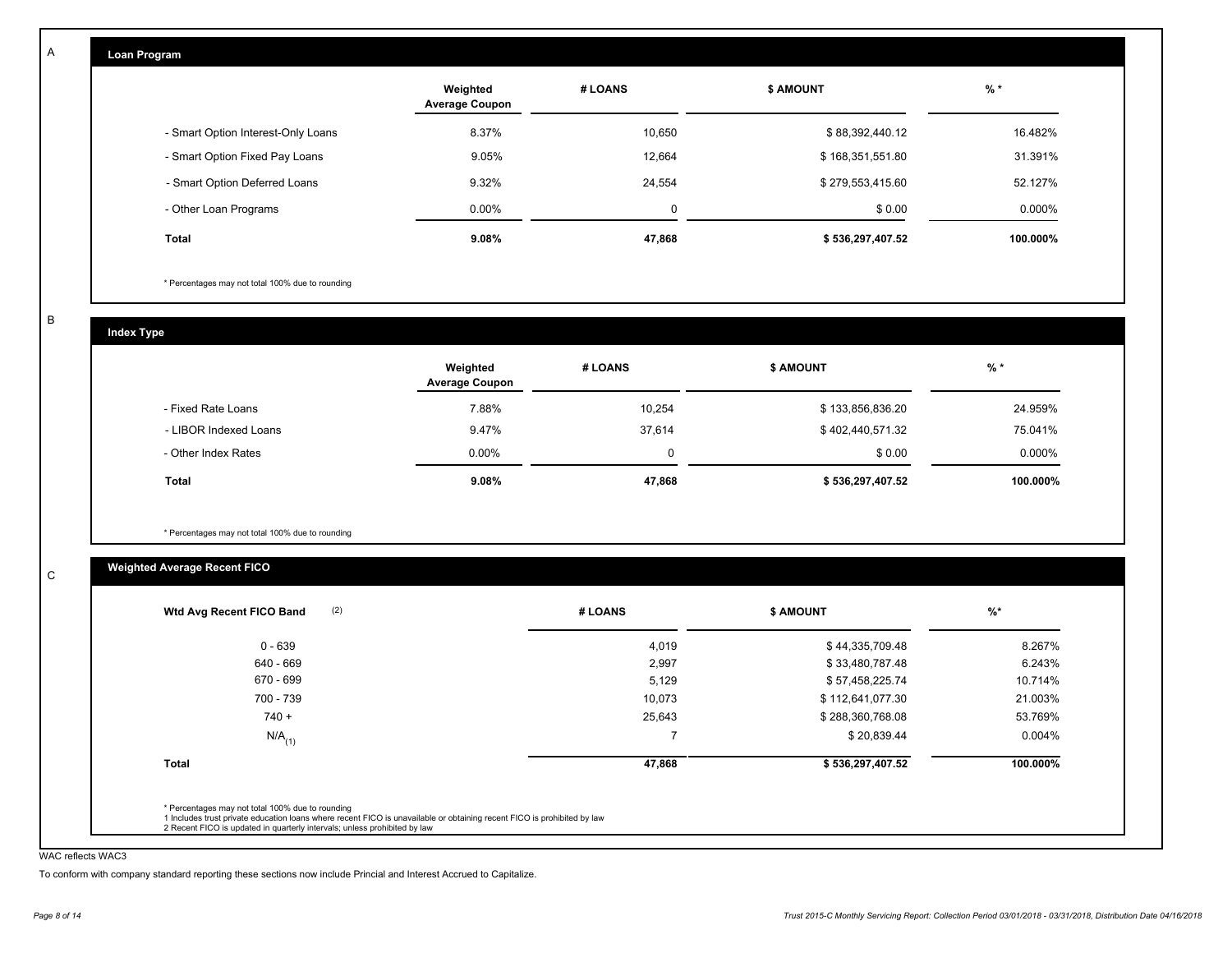| А. |       | <b>Reserve Account</b>                                                                     |                  |  |
|----|-------|--------------------------------------------------------------------------------------------|------------------|--|
|    |       | Specified Reserve Account Balance                                                          | \$1,884,455.00   |  |
|    |       | Actual Reserve Account Balance                                                             | \$1,884,455.00   |  |
| В. |       | <b>Principal Distribution Amount</b>                                                       |                  |  |
|    | i.    | Class A Notes Outstanding                                                                  | \$312,691,348.56 |  |
|    | ii.   | Pool Balance                                                                               | \$536,297,407.52 |  |
|    | iii.  | First Priority Principal Distribution Amount (i - ii)                                      | \$0.00           |  |
|    | iv.   | Class A and B Notes Outstanding                                                            | \$382,691,348.56 |  |
|    | ۷.    | First Priority Principal Distribution Amount                                               | \$0.00           |  |
|    | vi.   | Pool Balance                                                                               | \$536,297,407.52 |  |
|    | vii.  | Specified Overcollateralization Amount                                                     | \$160,889,222.26 |  |
|    | viii. | Available Funds (after payment of waterfall items A through H)                             | \$11,989,648.63  |  |
|    | ix.   | Class C Notes Outstanding                                                                  | \$50,000,000.00  |  |
|    | х.    | Regular Principal Distribution Amount (if (iv > 0, (iv - v) - (vi - vii), min(viii, ix))   | \$7,283,163.30   |  |
|    | xi.   | Pool Balance                                                                               | \$536,297,407.52 |  |
|    | xii.  | 10% of Initial Pool Balance                                                                | \$74,963,981.87  |  |
|    | XIII. | First Priority Principal Distribution Amount                                               | \$0.00           |  |
|    | xiv.  | Regular Principal Distribution Amount                                                      | \$7,283,163.30   |  |
|    | XV.   | Available Funds (after payment of waterfall items A through J)                             | \$4,706,485.33   |  |
|    |       | xvi. Additional Principal Distribution Amount (if(ix $\lt$ = x, min(xv, xi - xiii - xiv))) | \$0.00           |  |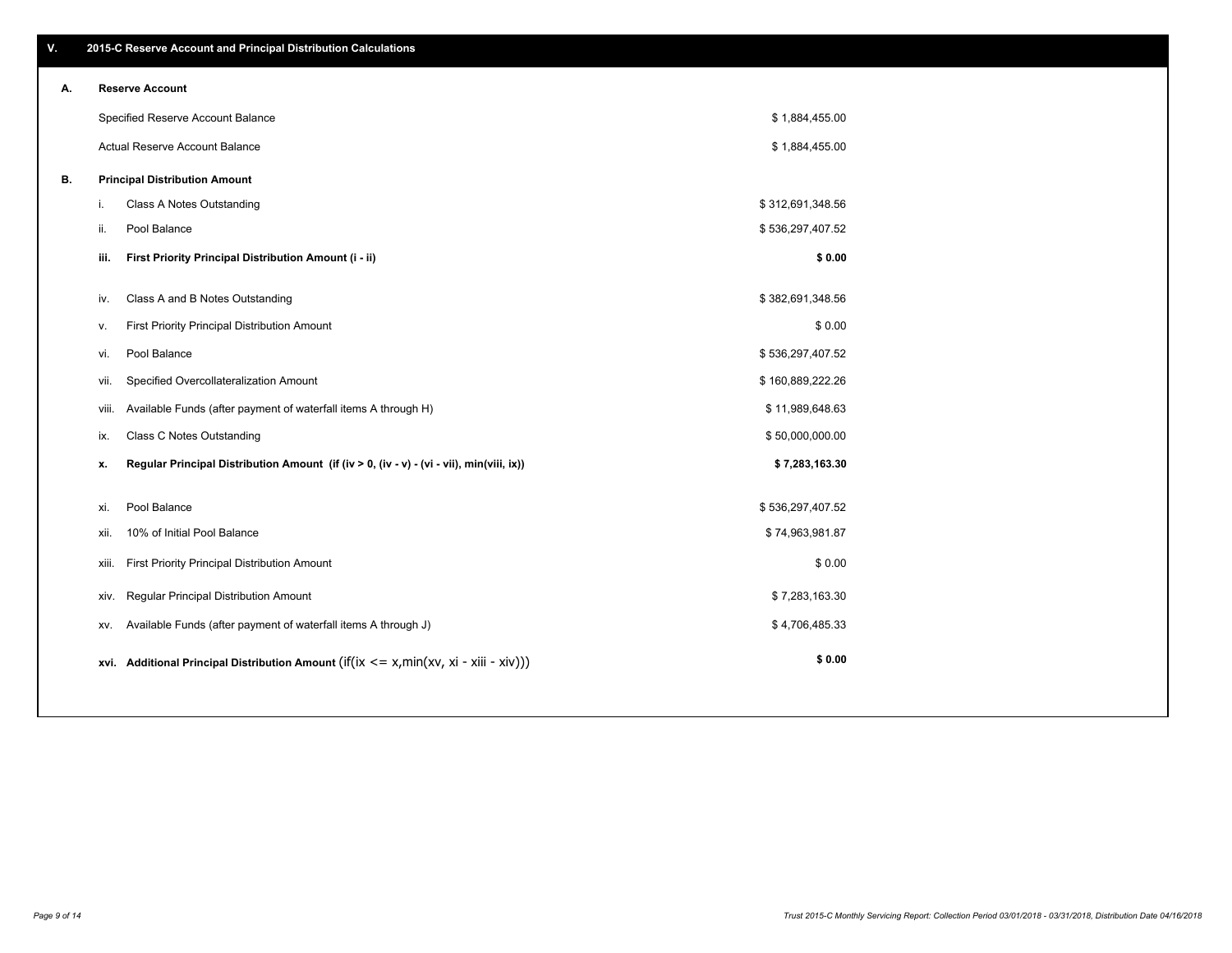|                              |                                                         | Paid           | <b>Funds Balance</b> |
|------------------------------|---------------------------------------------------------|----------------|----------------------|
| <b>Total Available Funds</b> | \$13,572,355.07                                         |                |                      |
| A                            | <b>Trustee Fees</b>                                     | \$0.00         | \$13,572,355.07      |
| В                            | <b>Servicing Fees</b>                                   | \$348,369.64   | \$13,223,985.43      |
| C                            | i. Administration Fees                                  | \$8,333.00     | \$13,215,652.43      |
|                              | ii. Unreimbursed Administrator Advances plus any Unpaid | \$0.00         | \$13,215,652.43      |
| D                            | Class A Noteholders Interest Distribution Amount        | \$834,337.13   | \$12,381,315.30      |
| Е                            | <b>First Priority Principal Payment</b>                 | \$0.00         | \$12,381,315.30      |
| F.                           | Class B Noteholders Interest Distribution Amount        | \$204,166.67   | \$12,177,148.63      |
| G                            | Class C Noteholders Interest Distribution Amount        | \$187,500.00   | \$11,989,648.63      |
| Н                            | <b>Reinstatement Reserve Account</b>                    | \$0.00         | \$11,989,648.63      |
|                              | <b>Regular Principal Distribution</b>                   | \$7,283,163.30 | \$4,706,485.33       |
| J                            | <b>Carryover Servicing Fees</b>                         | \$0.00         | \$4,706,485.33       |
| Κ                            | Additional Principal Distribution Amount                | \$0.00         | \$4,706,485.33       |
| L                            | Unpaid Expenses of Trustee                              | \$0.00         | \$4,706,485.33       |
| M                            | Unpaid Expenses of Administrator                        | \$0.00         | \$4,706,485.33       |
| N                            | Remaining Funds to the Residual Certificateholders      | \$4,706,485.33 | \$0.00               |

### **Waterfall Conditions**

| А. |      | <b>Class C Noteholders' Interest Distribution Condition</b>                      |                  |  |
|----|------|----------------------------------------------------------------------------------|------------------|--|
|    |      | Pool Balance                                                                     | \$536,297,407.52 |  |
|    | ii.  | Class A and B Notes Outstanding                                                  | \$382,691,348.56 |  |
|    | iii. | Class C Noteholders' Interest Distribution Ratio (i / ii)                        | 140.14%          |  |
|    | IV.  | Minimum Ratio                                                                    | 110.00%          |  |
|    | v.   | Is the Class C Noteholders' Interest Distribution Condition Satisfied (iii > iv) |                  |  |

\* If the Class C Noteholders' Interest Distribution Condition is satisfied then the amount of interest accrued at the Class C Rate for the Accrual Period is Released on the distribution Date.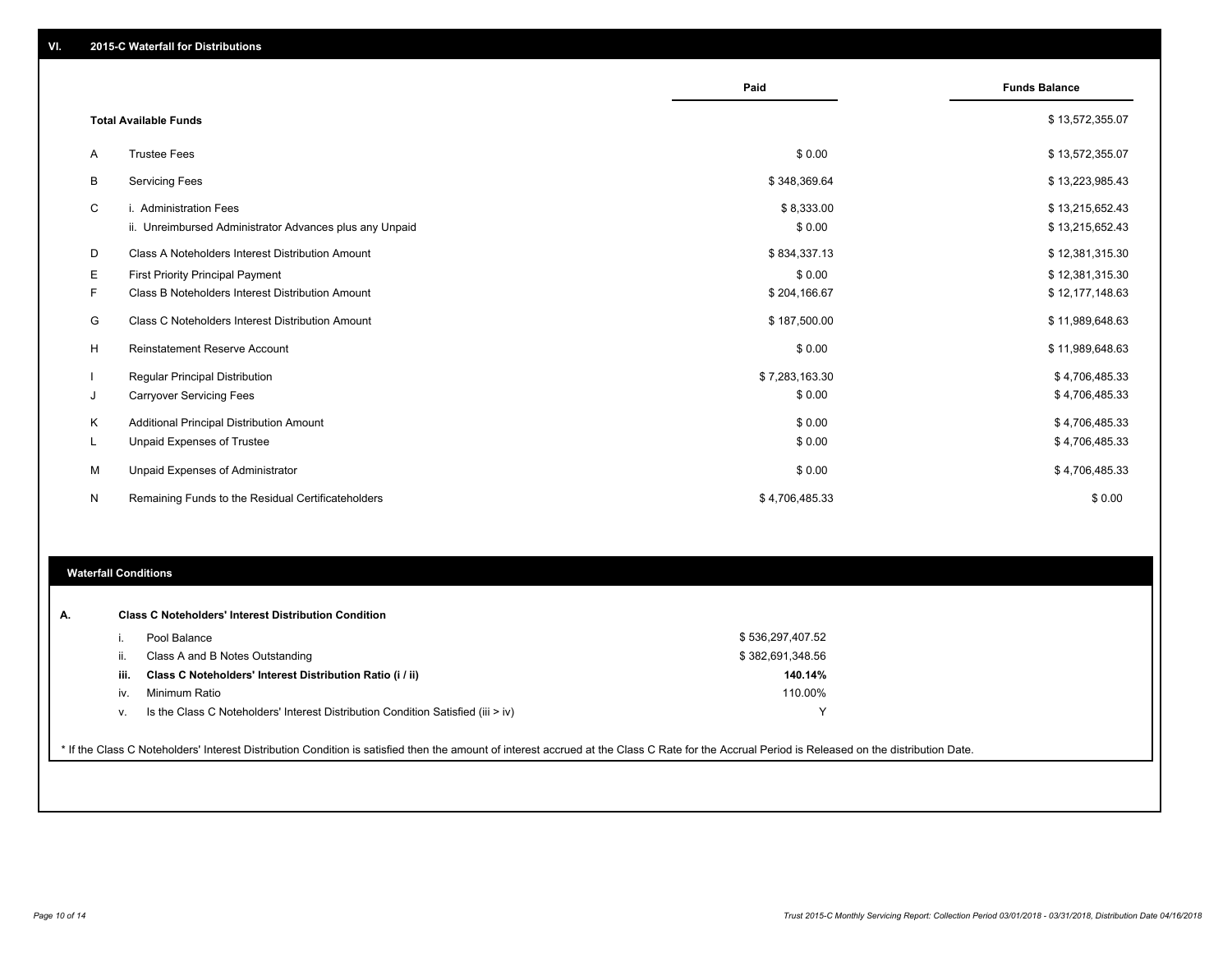# **VII. 2015-C Distributions**

#### **Distribution Amounts**

|                                                            | A <sub>2</sub> A        | A <sub>2</sub> B        | A <sub>3</sub>          |
|------------------------------------------------------------|-------------------------|-------------------------|-------------------------|
| Cusip/Isin                                                 | 78448RAB2               | 78448RAC0               | 78448RAD8               |
| <b>Beginning Balance</b>                                   | \$160,267,456.52        | \$77,423,892.04         | \$75,000,000.00         |
| Index                                                      | <b>FIXED</b>            | <b>LIBOR</b>            | <b>LIBOR</b>            |
| Spread/Fixed Rate                                          | 2.75%                   | 1.40%                   | 1.95%                   |
| Record Date (Days Prior to Distribution)                   | 1 NEW YORK BUSINESS DAY | 1 NEW YORK BUSINESS DAY | 1 NEW YORK BUSINESS DAY |
| <b>Accrual Period Begin</b>                                | 3/15/2018               | 3/15/2018               | 3/15/2018               |
| <b>Accrual Period End</b>                                  | 4/15/2018               | 4/16/2018               | 4/16/2018               |
| Daycount Fraction                                          | 0.08333333              | 0.08888889              | 0.0888889               |
| Interest Rate*                                             | 2.75000%                | 3.17660%                | 3.72660%                |
| <b>Accrued Interest Factor</b>                             | 0.002291667             | 0.002823644             | 0.003312533             |
| <b>Current Interest Due</b>                                | \$367,279.59            | \$218,617.54            | \$248,440.00            |
| Interest Shortfall from Prior Period Plus Accrued Interest | $S -$                   | $\mathsf{\$}$ -         | $\mathsf{\$}$ -         |
| <b>Total Interest Due</b>                                  | \$367,279.59            | \$218,617.54            | \$248,440.00            |
| <b>Interest Paid</b>                                       | \$367,279.59            | \$218,617.54            | \$248,440.00            |
| <b>Interest Shortfall</b>                                  | $\mathsf{\$}$ -         | \$ -                    | $\mathsf{\$}$ -         |
| <b>Principal Paid</b>                                      | \$4,910,797.40          | \$2,372,365.90          | $\mathsf{\$}$ -         |
| <b>Ending Principal Balance</b>                            | \$155,356,659.12        | \$75,051,526.14         | \$75,000,000.00         |
| Paydown Factor                                             | 0.023723659             | 0.023723659             | 0.000000000             |
| <b>Ending Balance Factor</b>                               | 0.750515261             | 0.750515261             | 1.000000000             |

\* Pay rates for Current Distribution. For the interest rates applicable to the next distribution date, please see https://www.salliemae.com/about/investors/data/SMBabrate.txt.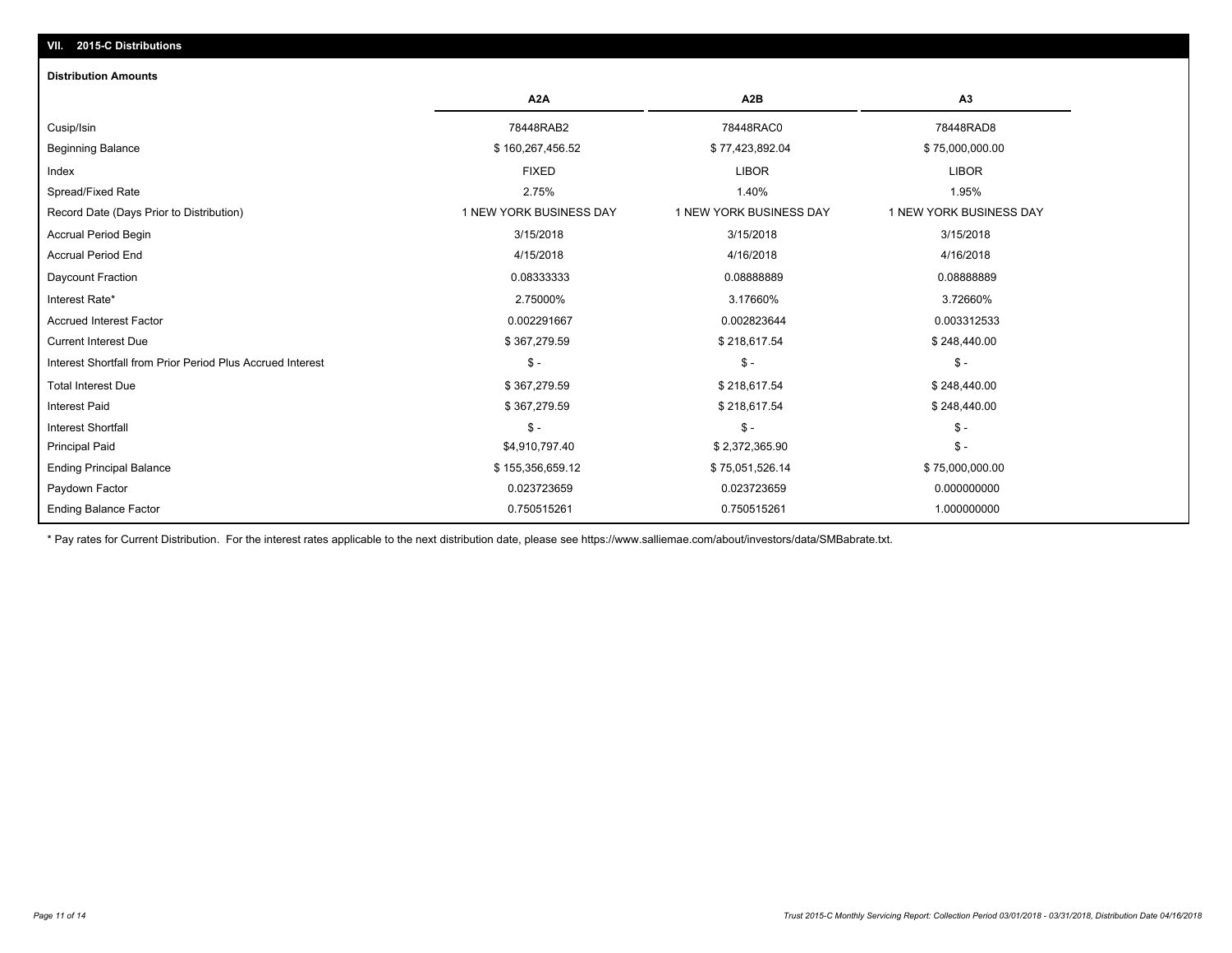| <b>Distribution Amounts</b>                                |                         |                         |
|------------------------------------------------------------|-------------------------|-------------------------|
|                                                            | в                       | C                       |
| Cusip/Isin                                                 | 78448RAE6               | 78448RAF3               |
| <b>Beginning Balance</b>                                   | \$70,000,000.00         | \$50,000,000.00         |
| Index                                                      | <b>FIXED</b>            | <b>FIXED</b>            |
| Spread/Fixed Rate                                          | 3.50%                   | 4.50%                   |
| Record Date (Days Prior to Distribution)                   | 1 NEW YORK BUSINESS DAY | 1 NEW YORK BUSINESS DAY |
| <b>Accrual Period Begin</b>                                | 3/15/2018               | 3/15/2018               |
| <b>Accrual Period End</b>                                  | 4/15/2018               | 4/15/2018               |
| Daycount Fraction                                          | 0.08333333              | 0.08333333              |
| Interest Rate*                                             | 3.50000%                | 4.50000%                |
| <b>Accrued Interest Factor</b>                             | 0.002916667             | 0.003750000             |
| <b>Current Interest Due</b>                                | \$204,166.67            | \$187,500.00            |
| Interest Shortfall from Prior Period Plus Accrued Interest | $$ -$                   | $\mathsf{\$}$ -         |
| <b>Total Interest Due</b>                                  | \$204,166.67            | \$187,500.00            |
| <b>Interest Paid</b>                                       | \$204,166.67            | \$187,500.00            |
| <b>Interest Shortfall</b>                                  | $S -$                   | $S -$                   |
| <b>Principal Paid</b>                                      | $S -$                   | $\mathsf{\$}$ -         |
| <b>Ending Principal Balance</b>                            | \$70,000,000.00         | \$50,000,000.00         |
| Paydown Factor                                             | 0.000000000             | 0.000000000             |
| <b>Ending Balance Factor</b>                               | 1.000000000             | 1.000000000             |

\* Pay rates for Current Distribution. For the interest rates applicable to the next distribution date, please see https://www.salliemae.com/about/investors/data/SMBabrate.txt.

**VII. 2015-C Distributions**